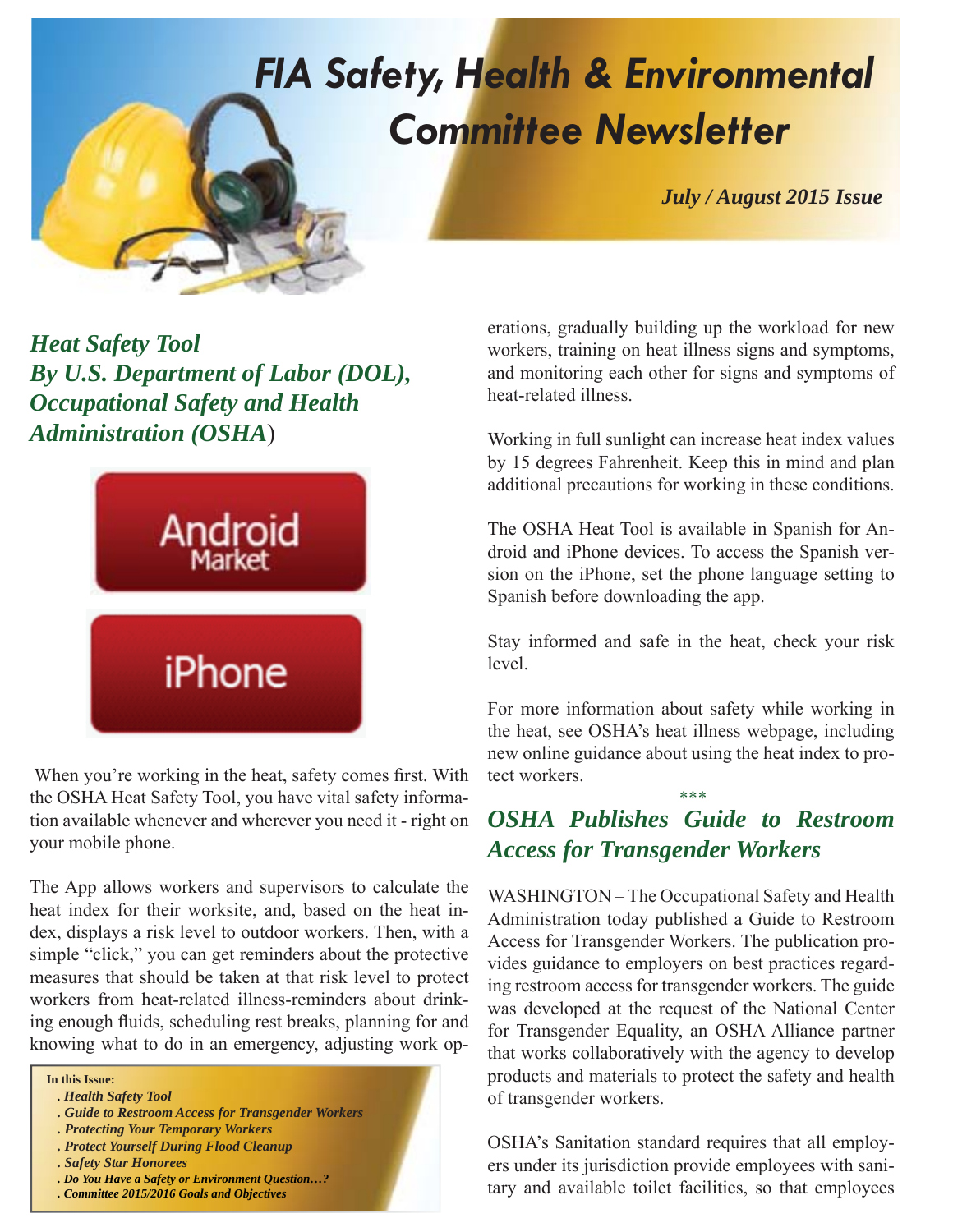will not suffer the adverse health effects that can result if toilets are not available when employees need them. "The core principle is that all employees, including transgender employees, should have access to restrooms that correspond to their gender identity," said Assistant Secretary of Labor for Occupational Safety and Health Dr. David Michaels. "OSHA's goal is to assure that employers provide a safe and healthful working environment for all employees."

Many companies have implemented written policies to ensure that all employees–including transgender employees–have prompt access to appropriate sanitary facilities. The core belief underlying these policies is that all employees should be permitted to use the facilities that correspond with their gender identify. For example, a person who identifies as a man should be permitted to use men's restrooms, and a person who identifies as a woman should be permitted to use women's restrooms. The publication includes a description of best practices and also makes employers aware of federal, state and local laws that reaffirm the core principle of providing employees with access to restroom facilities based on gender identification.

Under the Occupational Safety and Health Act of 1970, employers are responsible for providing safe and healthful workplaces for their employees. OSHA's role is to ensure these conditions for America's working men and women by setting and enforcing standards, and providing training, education and assistance.

Best Practices Guide: https://www.osha.gov/Publications/OSHA3795.pdf

\*\*\*

# *Protecting Your Temporary Workers*

"Host employers need to treat temporary workers as they treat existing employees. Temporary staffing agencies and host employers share control over the employee, and are therefore jointly responsible for temp employee's safety and health. It is essential that both employers comply with all relevant OSHA requirements." *David Michaels, PhD, MPH, Assistant Secretary of Labor for Occupational Safety and Health*

Employer Responsibilities to Protect Temporary Workers

To ensure that there is a clear understanding of each employer's role in protecting employees, OSHA recommends that the temporary staffing agency and the host employer set out their respective responsibilities for compliance with applicable OSHA standards in their contract. Including such terms in a contract will ensure that each employer complies with all relevant regulatory requirements, thereby avoiding confusion as to the employer's obligations.

#### **Joint Responsibility**

While the extent of responsibility under the law of staffing agencies and host employers is dependent on the specific facts of each case, staffing agencies and host employers are jointly responsible for maintaining a safe work environment for temporary workers - including, for example, ensuring that OSHA's training, hazard communication, and recordkeeping requirements are fulfilled.

OSHA could hold both the host and temporary employers responsible for the violative condition(s) - and that can include lack of adequate training regarding workplace hazards. Temporary staffing agencies and host employers share control over the worker, and are therefore jointly responsible for temporary workers' safety and health.

OSHA has concerns that some employers may use temporary workers as a way to avoid meeting all their compliance obligations under the OSH Act and other worker protection laws; that temporary workers get placed in a variety of jobs, including the most hazardous jobs; that temporary workers are more vulnerable to workplace safety and health hazards and retaliation than workers in traditional employment relationships; that temporary workers are often not given adequate safety and health training or explanations of their duties by either the temporary staffing agency or the host employer. Therefore, it is essential that both employers comply with all relevant OSHA requirements.

#### Both Host Employers and Staffing Agencies Have **Roles**

Both host employers and staffing agencies have roles in complying with workplace health and safety requirements and they share responsibility for ensuring worker safety and health.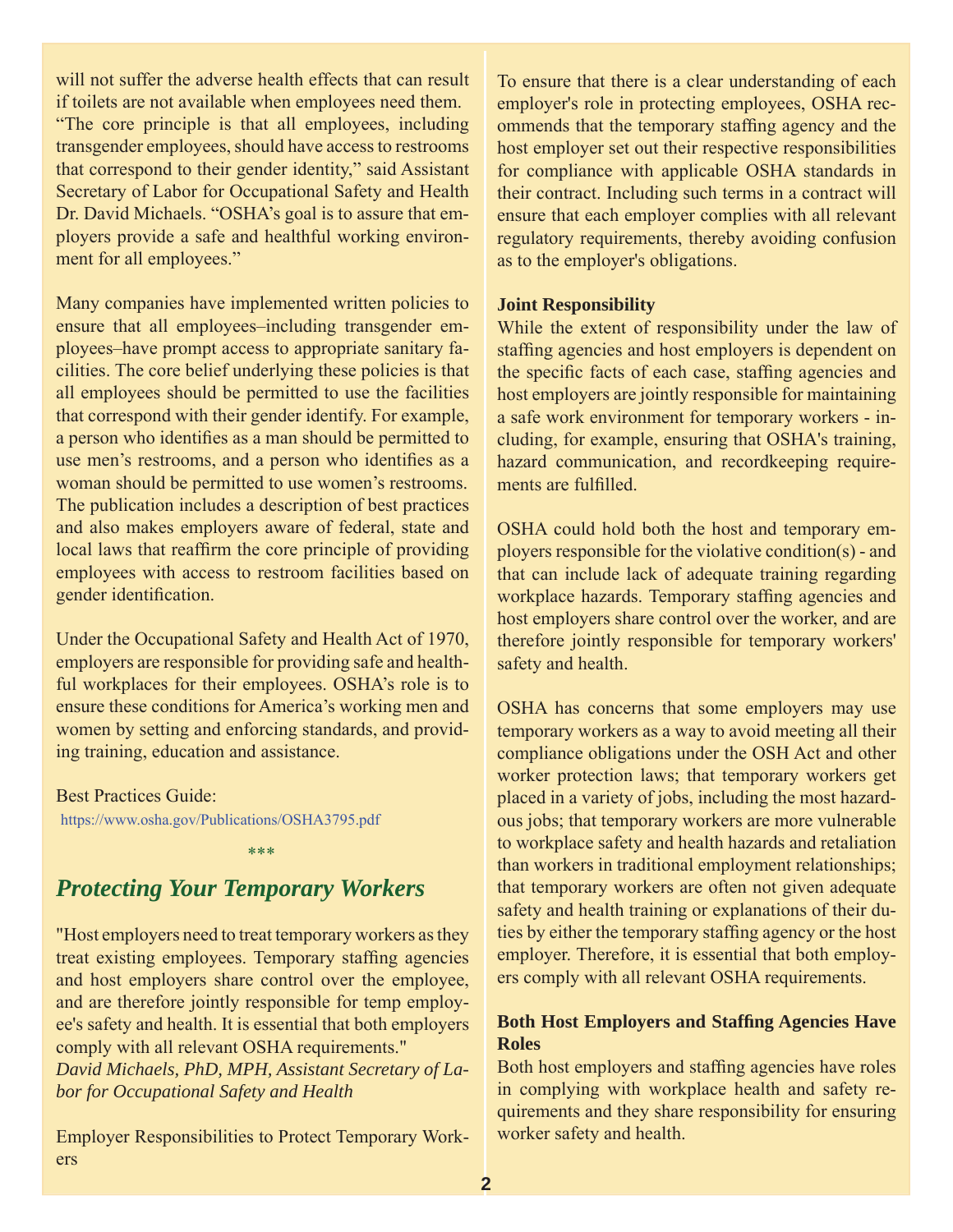A key concept is that each employer should consider the hazards it is in a position to prevent and correct, and in a position to comply with OSHA standards. For example: staffing agencies might provide general safety and health training, and host employers provide specific training tailored to the particular workplace equipment/hazards.

 The key is communication between the agency and the host to ensure that the necessary protections are provided.

Staffing agencies have a duty to inquire into the con ditions of their workers' assigned workplaces. They must ensure that they are sending workers to a safe workplace.

Ignorance of hazards is not an excuse.

Staffing agencies need not become experts on specific workplace hazards, but they should determine what conditions exist at their client (host) agencies, what hazards may be encountered, and how best to ensure protection for the temporary workers.

The staffing agency has the duty to inquire and verify that the host has fulfilled its responsibilities for a safe workplace.

 And, just as important: Host employers must treat temporary workers like any other workers in terms of training and safety and health protections.

\*\*\*

## *OSHA Urges Employers, Workers, Homeowners and Others to Protect Themselves During Flood Cleanup Safety and Health of Public is a Priority*

DALLAS – The U.S. Department of Labor's Occupational Safety and Health Administration urges everyone engaged in cleanup after the recent floods in Texas - employers, workers and the public - to avoid potential hazards and take steps to protect themselves.

"People must be aware of possible hazards - from chemically contaminated water to unstable structures -created in the aftermath of the disaster," said John Hermanson, OSHA's regional administrator in Dallas. "Everyone involved in the cleanup needs personal protective equipment and proper training to prevent injury and illness. The safety and health of the public is a priority."

Before entering buildings or structures after a flood, an assessment of the potential hazards and exposure must be done. Using that information, an employer must ensure that workers, at a minimum, are provided with education on the hazards they face and how to protect themselves.

The nature of cleanups varies by location. While a flooded residential home may not present the obvious hazards that a commercial property with stored hazardous chemicals would, each situation has its own challenges. Homeowners should be aware that damaged structures may be at risk of collapse, and the onset of mold may have already begun.

Workplaces may have these same dangers, in addition to many other serious safety threats, including chemical exposure. Employers should evaluate chemical workplace hazards and create a chemical inventory, which is part of a workplace hazard communication program.

In either situation, homeowners and employers should request the assistance of a safety and health professional.

People involved in flood cleanup should take the following precautions:

Wear a hard hat, safety glasses, reflective vest, gloves and steel-toed work boots.

 In wet environments, stay dry with waterproof gloves and boots.

 Breathe safely and use respiratory protection, espe cially where dust and mold exists.

 Avoid dangerous falls and use fall protection when working more than 6 feet off the ground.

 Protect your hearing. In loud and noisy environ ments, hearing protection is important.

 Work cleanly. Stop the spread of contaminants and disease with proper hygiene and sanitation.

 Wash your hands regularly. Where suitable facilities are absent, use hand sanitizer.

OSHA's Hazard Exposure and Risk Assessment Matrix provides information on tasks and operations associated with disaster response and recovery, and common and significant hazards that response and recovery workers might encounter. The matrix can help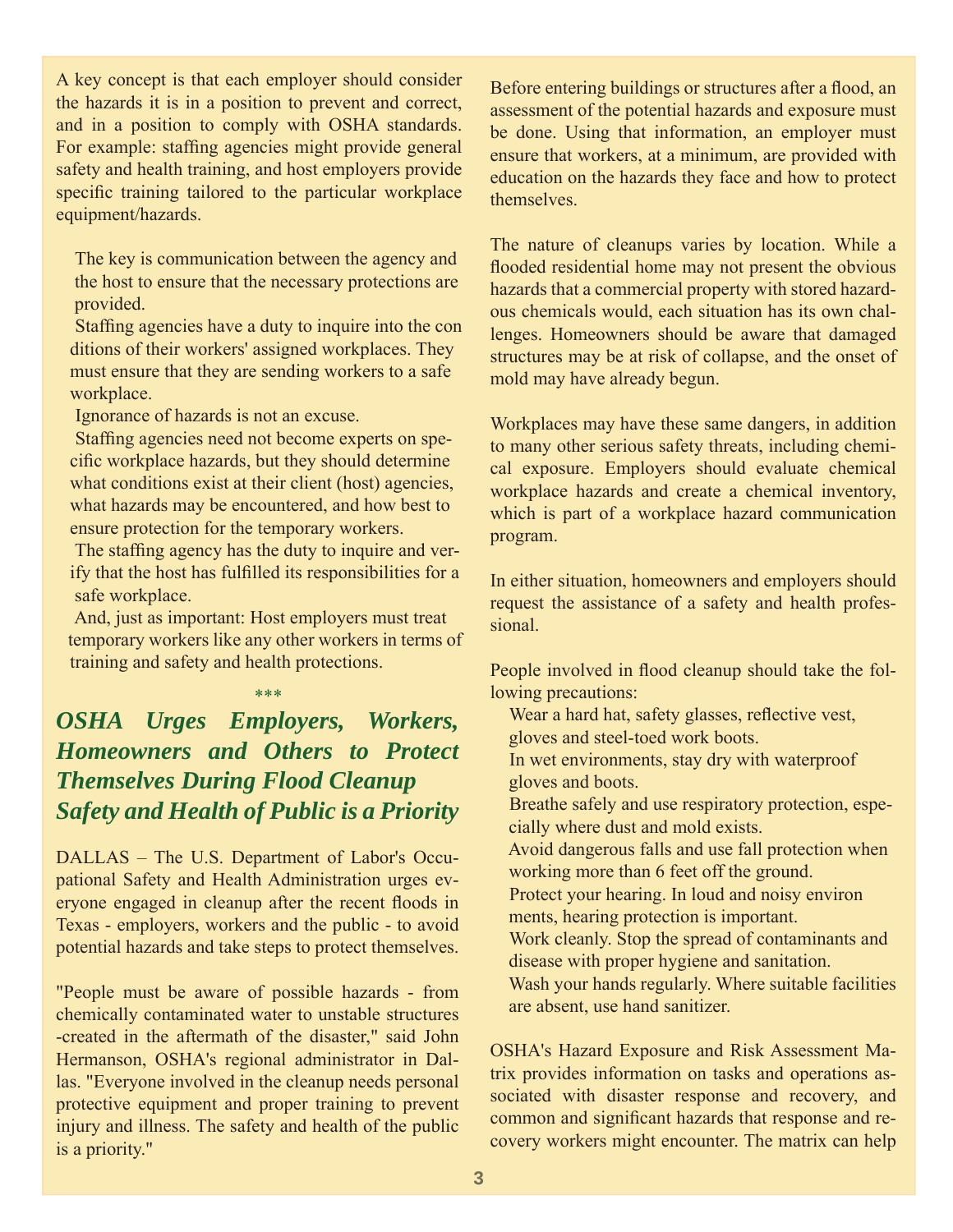employers make decisions during risk assessment that will protect their employees working in hurricane-impacted areas.

The following organizations provide additional resources:

 OSHA Flood Response and Recovery Resources at **http://www.osha.gov/dts/weather/fl ood/response.html** National Institute of Environmental Health Sciences Hurricane and Flood Response Resources at

**http://tools.niehs.nih.gov/wetp/index.cfm?id=2472**

## **Safety Star Awards**

## **Safety Star Honorees For The First Half of 2015**

\*\*\*

**Congratulations** to the following select group of companies for demonstrating a focus on safety and promoting a culture of safety through out their companies.

**Ellwood National Forge - Gold Star**

**Fomas USA - Gold Star**

₩

₩

₩

ਇ

**Forged Products - Silver Star**

**Storm Forge - Silver Star**

**Ellwood Texas Forge Navasota- Silver Star**

Scot Forge, Spring Grove - Bronze Star

Scot Forge, Franklin Park - Bronze Star

*Please note, as the Safety Newsletter is published quarterly, the above records refl ect accomplishments reported since the last Newsletter.*

Don't forget the "**Safety Star Awards Program**". When your company reports that they have gone 100, 200, or 300 days without a recordable incident, they are eligible to be recognized in the Safety Newsletter, and receive a **Safety Star Certifi cate** of recognition for their accomplishment. Please contact George at: *glayne@forging.org*.

**Gold =** 300 Days w/o a recordable incident **Silver =** 200 Days w/o a recordable incident **Bronze** = 100 Days w/o a recordable incident

## *Do You Have a Safety or Environment Question…?*

Do you have a forge shop safety question regarding: OSHA Regulations; Machine Guarding; PPEs, Confined Spaces; Best Safety Practices; etc., and want the advice of a safety professional with years of handson forge shop experience?

The FIA Safety, Health & Environmental Committee is here to help.

- You may e-mail your question to George, at: **glayne@forging.org**, Safety Committee Liaison.
- Your question will then be copied from your e mail, and sent anonymously to the Committee.
- All responses to your question will also be re layed to you anonymously, unless the responder wishes to be identified, so you may contact them directly for additional advice, which often happens.

Many safety managers think they are the only ones experiencing a specific safety problem, when in most cases, others have confronted the same problem and have fought through it. *Don't go it alone!*

### *Safety, Health & Environmental Affairs Committee Needs YOU!*

\*\*\*

- *Build a network of industry colleagues!*
- *Learn new techniques to improve safety, production & effi ciency!*
- *Be involved...Be informed!*
- *Achieve recognition within the Industry!*
- *Grow personally & professionally!*
- *Have a voice in FIA programs & activities!*

FIA's Standing and Steering Committees' form the backbone of the Association's programs and activities.

Committee participation is not only a service to FIA members and the industry, but a valuable experience for you as well. Your participation on the Safety, Health and Environmental Committee forms an excellent network and resource base to keep you abreast of current trends directly affecting your company.

> For information on Committee participation, please contact: George Layne - Forging Industry Association 216.781.6260 glayne@forging.org www.forging.org

**4**